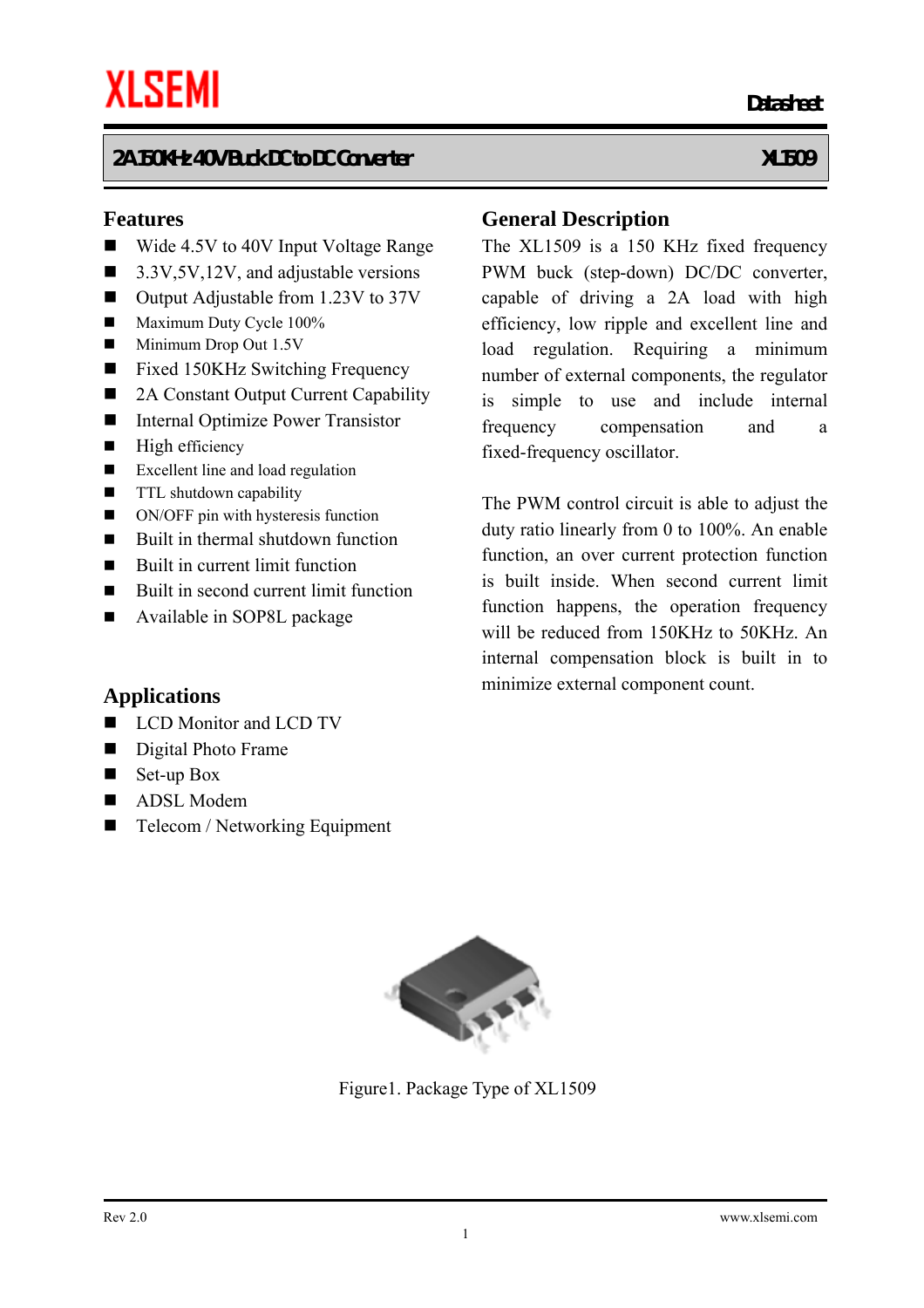# **THE SEMI** Datasheet

# **2A 150KHz 40V Buck DC to DC Converter XL1509**

# **Pin Configurations**





Table 1 Pin Description

| <b>Pin Number</b> | <b>Pin Name</b> | <b>Description</b>                                                                                                                                                                                                      |
|-------------------|-----------------|-------------------------------------------------------------------------------------------------------------------------------------------------------------------------------------------------------------------------|
| 1                 | <b>VIN</b>      | Supply Voltage Input Pin. XL1509 operates from a 4.5V to<br>40V DC voltage. Bypass Vin to GND with a suitably large<br>capacitor to eliminate noise on the input.                                                       |
| $\overline{2}$    | <b>OUTPUT</b>   | Power Switch Output Pin (SW). Output is the switch node that<br>supplies power to the output.                                                                                                                           |
| $5 - 8$           | <b>GND</b>      | Ground Pin. Care must be taken in layout. This pin should be<br>placed outside of the Schottky Diode to output capacitor<br>ground path to prevent switching current spikes from inducing<br>voltage noise into XL1509. |
| 3                 | <b>FEEDBACK</b> | Feedback Pin (FB). Through an external resistor divider<br>network, Feedback senses the output voltage and regulates it.<br>The feedback threshold voltage is 1.23V.                                                    |
| 4                 | ON/OFF          | Enable Pin. Drive ON/OFF pin low to turn on the device, drive<br>it high to turn it off. Floating is default low.                                                                                                       |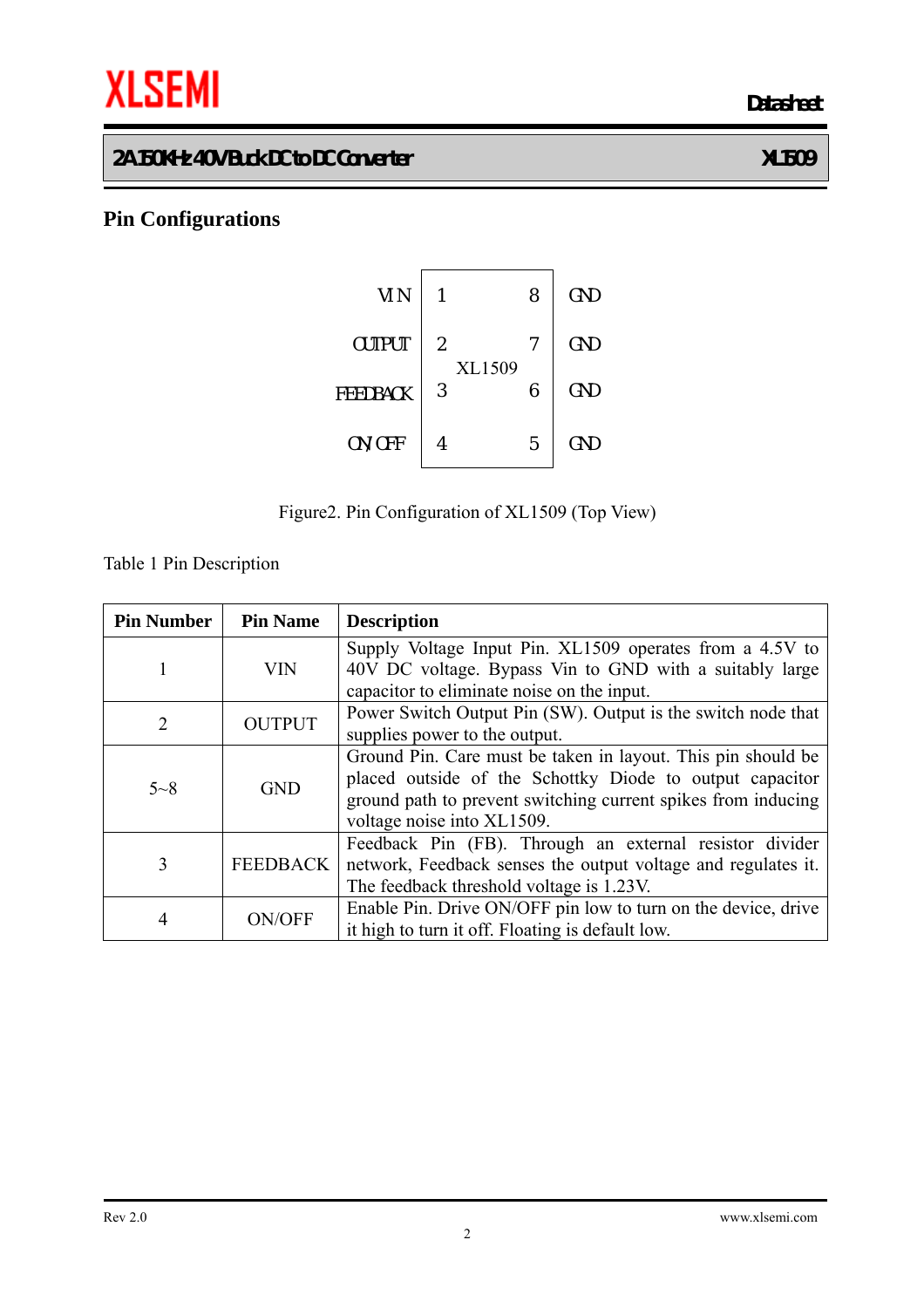# **THE SEMI** Datasheet

#### **2A 150KHz 40V Buck DC to DC Converter XL1509**

# **Function Block**



Figure3. Function Block Diagram of XL1509

# **Typical Application Circuit**



Figure4. XL1509 Typical Application Circuit 12V-5V/2A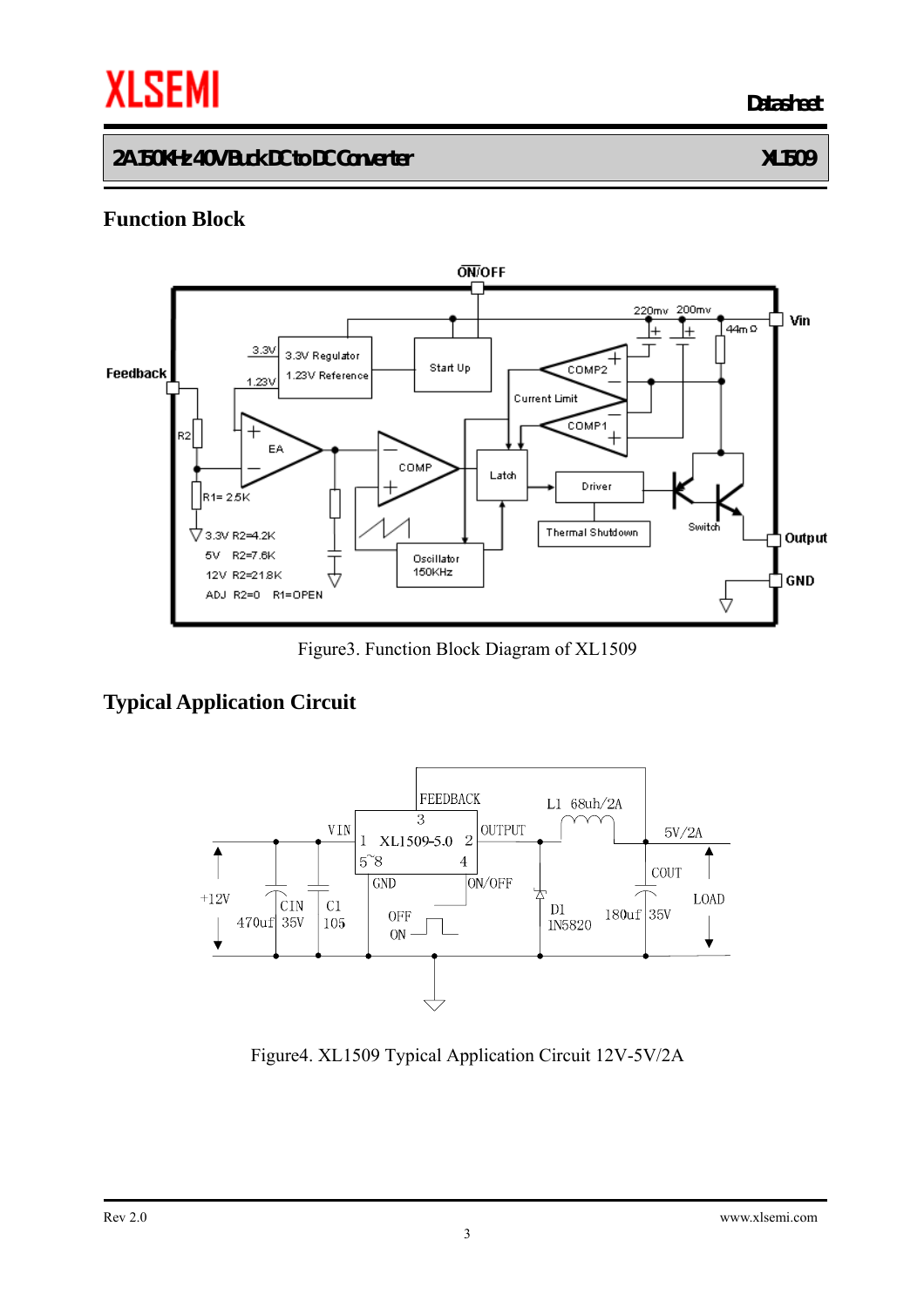

#### **Ordering Information**



| Package | <b>Temperature</b>                  | <b>Marking ID</b> | <b>Packing Type Supplied As</b> |  |  |
|---------|-------------------------------------|-------------------|---------------------------------|--|--|
|         | Range                               | <b>Lead Free</b>  |                                 |  |  |
|         |                                     | XL1509-ADJE1      | 2500 Units on Tape & Reel       |  |  |
| SOP8L   | $-40^{\circ}$ C ~ 85 <sup>°</sup> C | XL1509-3.3E1      | 2500 Units on Tape & Reel       |  |  |
|         |                                     | XL1509-5.0E1      | 2500 Units on Tape & Reel       |  |  |
|         |                                     | XL1509-12E1       | 2500 Units on Tape & Reel       |  |  |

XLSEMI Pb-free products, as designated with "E1" suffix in the par number, are RoHS compliant.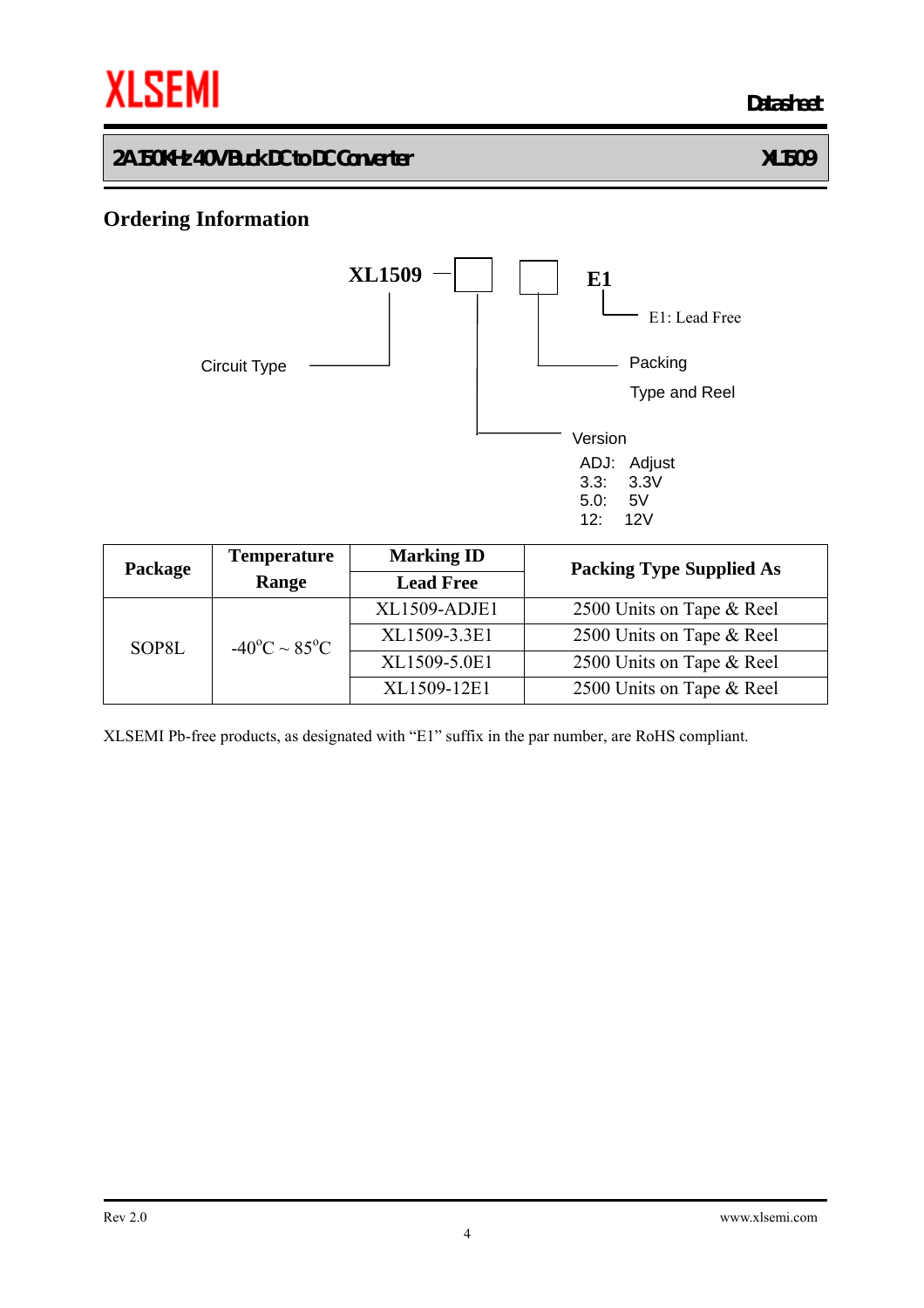#### **Absolute Maximum Ratings**(**Note1**)

| <b>Parameter</b>                                                           | <b>Symbol</b> | <b>Value</b>       | Unit          |
|----------------------------------------------------------------------------|---------------|--------------------|---------------|
| Input Voltage                                                              | Vin           | $-0.3$ to 45       | V             |
| Feedback Pin Voltage                                                       | $V_{FB}$      | $-0.3$ to Vin      | V             |
| <b>ON/OFF Pin Voltage</b>                                                  | $V_{ON/OFF}$  | $-0.3$ to Vin      | V             |
| <b>Output Switch Pin Voltage</b>                                           | $V_{Output}$  | $-0.3$ to Vin      | V             |
| <b>Power Dissipation</b>                                                   | $P_D$         | Internally limited | mW            |
| Thermal Resistance (SOIC8)<br>(Junction to Ambient, No Heatsink, Free Air) | $R_{JA}$      | 100                | $\rm ^{o}C/W$ |
| <b>Operating Junction Temperature</b>                                      | $T_{J}$       | $-40$ to 125       | $\rm ^{o}C$   |
| <b>Storage Temperature</b>                                                 | $T_{\rm STG}$ | $-65$ to 150       | $\rm ^{o}C$   |
| Lead Temperature (Soldering, 10 sec)                                       | <b>T</b> LEAD | 260                | $\rm ^{o}C$   |
| ESD (HBM)                                                                  |               | 2000               | V             |

**Note1:** Stresses greater than those listed under Maximum Ratings may cause permanent damage to the device. This is a stress rating only and functional operation of the device at these or any other conditions above those indicated in the operation is not implied. Exposure to absolute maximum rating conditions for extended periods may affect reliability.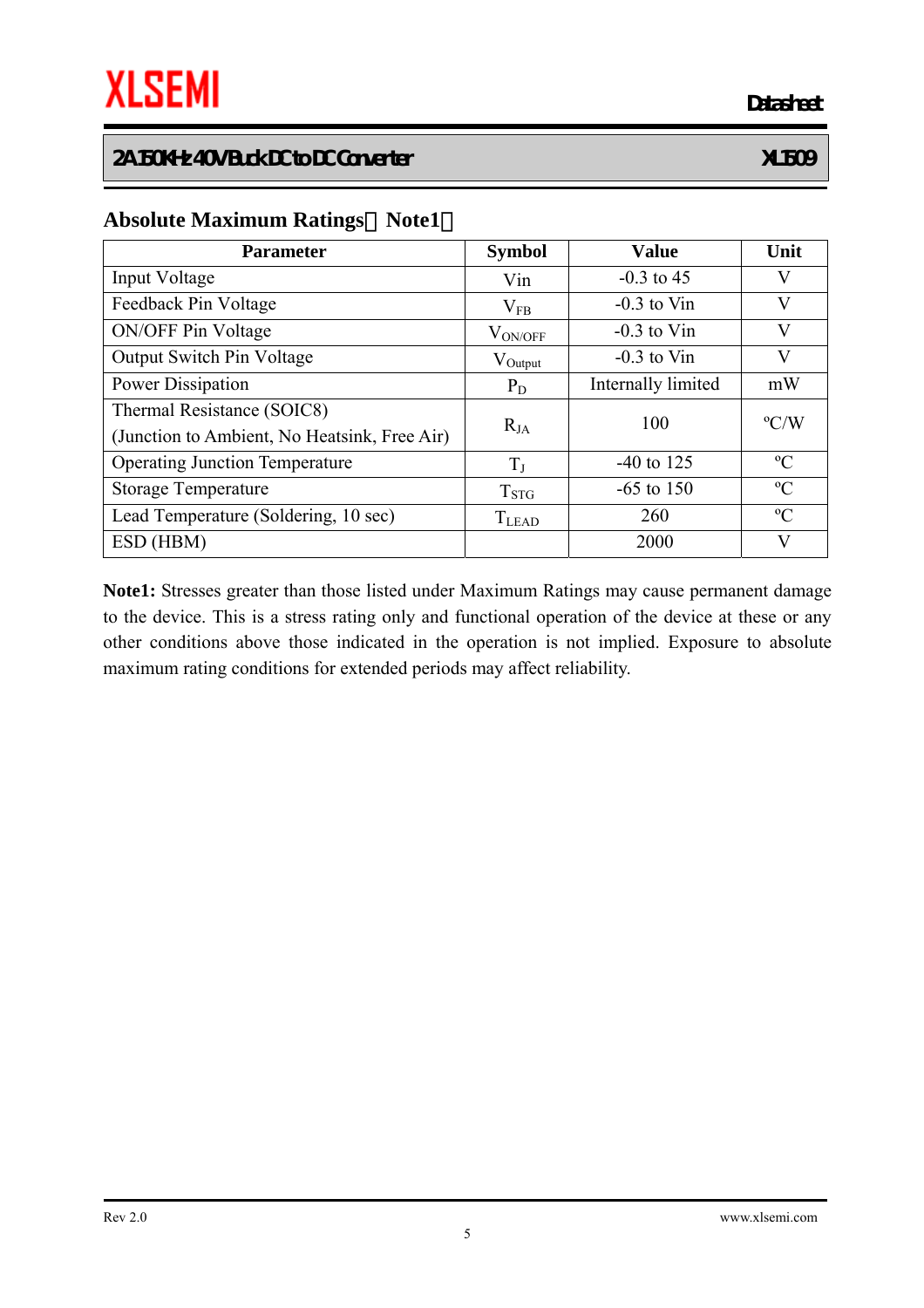# **XL1509-3.3 Electrical Characteristics**

 $T_a = 25$  ; unless otherwise specified.

| <b>Symbol</b>                          | <b>Parameter</b>  | <b>Test Condition</b>                          | Min.  | Typ. | Max.  | Unit          |  |  |  |  |
|----------------------------------------|-------------------|------------------------------------------------|-------|------|-------|---------------|--|--|--|--|
| System parameters test circuit figure5 |                   |                                                |       |      |       |               |  |  |  |  |
| <b>VOUT</b>                            | Output<br>Voltage | $V$ in = 4.75V to 40V<br>Iload= $0.2A$ to $2A$ | 3.168 | 3.3  | 3.432 |               |  |  |  |  |
| Efficiency                             | ŋ                 | $Vin=12V$ , Vout=3.3V<br>$Iout=2A$             | -     | 75   |       | $\frac{0}{0}$ |  |  |  |  |

# **XL1509-5.0 Electrical Characteristics**

 $T_a = 25$  ; unless otherwise specified.

| <b>Symbol</b>                          | <b>Parameter</b>  | <b>Test Condition</b>                       | Min. | Typ. | Max. | Unit          |  |  |  |  |
|----------------------------------------|-------------------|---------------------------------------------|------|------|------|---------------|--|--|--|--|
| System parameters test circuit figure5 |                   |                                             |      |      |      |               |  |  |  |  |
| <b>VOUT</b>                            | Output<br>Voltage | $V$ in = 7V to 40V<br>Iload= $0.2A$ to $2A$ | 4.8  |      | 5.2  |               |  |  |  |  |
| Efficiency                             | ŋ                 | $Vin=12V$ , Vout=5V<br>$Iout=2A$            | -    | 82   |      | $\frac{0}{0}$ |  |  |  |  |

# **XL1509-12 Electrical Characteristics**

 $T_a = 25$  ; unless otherwise specified.

| <b>Symbol</b>                          | <b>Parameter</b>  | <b>Test Condition</b>                        | Min.  | Typ. | Max.  | Unit          |  |  |  |  |
|----------------------------------------|-------------------|----------------------------------------------|-------|------|-------|---------------|--|--|--|--|
| System parameters test circuit figure5 |                   |                                              |       |      |       |               |  |  |  |  |
| <b>VOUT</b>                            | Output<br>Voltage | $V$ in = 15V to 40V<br>Iload= $0.2A$ to $2A$ | 11.52 | 12   | 12.48 |               |  |  |  |  |
| Efficiency                             |                   | $Vin=25V$ , Vout= $12V$<br>$Iout=2A$         | -     | 90   |       | $\frac{0}{0}$ |  |  |  |  |

# **XL1509-ADJ Electrical Characteristics**

 $T_a = 25$  ; unless otherwise specified.

| <b>Symbol</b>                          | <b>Parameter</b>  | <b>Test Condition</b>                                  | Min. | Typ. | Max.  | Unit          |  |  |  |  |
|----------------------------------------|-------------------|--------------------------------------------------------|------|------|-------|---------------|--|--|--|--|
| System parameters test circuit figure5 |                   |                                                        |      |      |       |               |  |  |  |  |
| <b>VOUT</b>                            | Output<br>Voltage | $V$ in = 4.5V to 40V<br>1.193<br>Iload= $0.2A$ to $2A$ |      | 1.23 | 1.267 |               |  |  |  |  |
| Efficiency                             | ŋ                 | $Vin=12V$ , Vout=3V<br>$Iout=2A$                       |      | 74   |       | $\frac{0}{0}$ |  |  |  |  |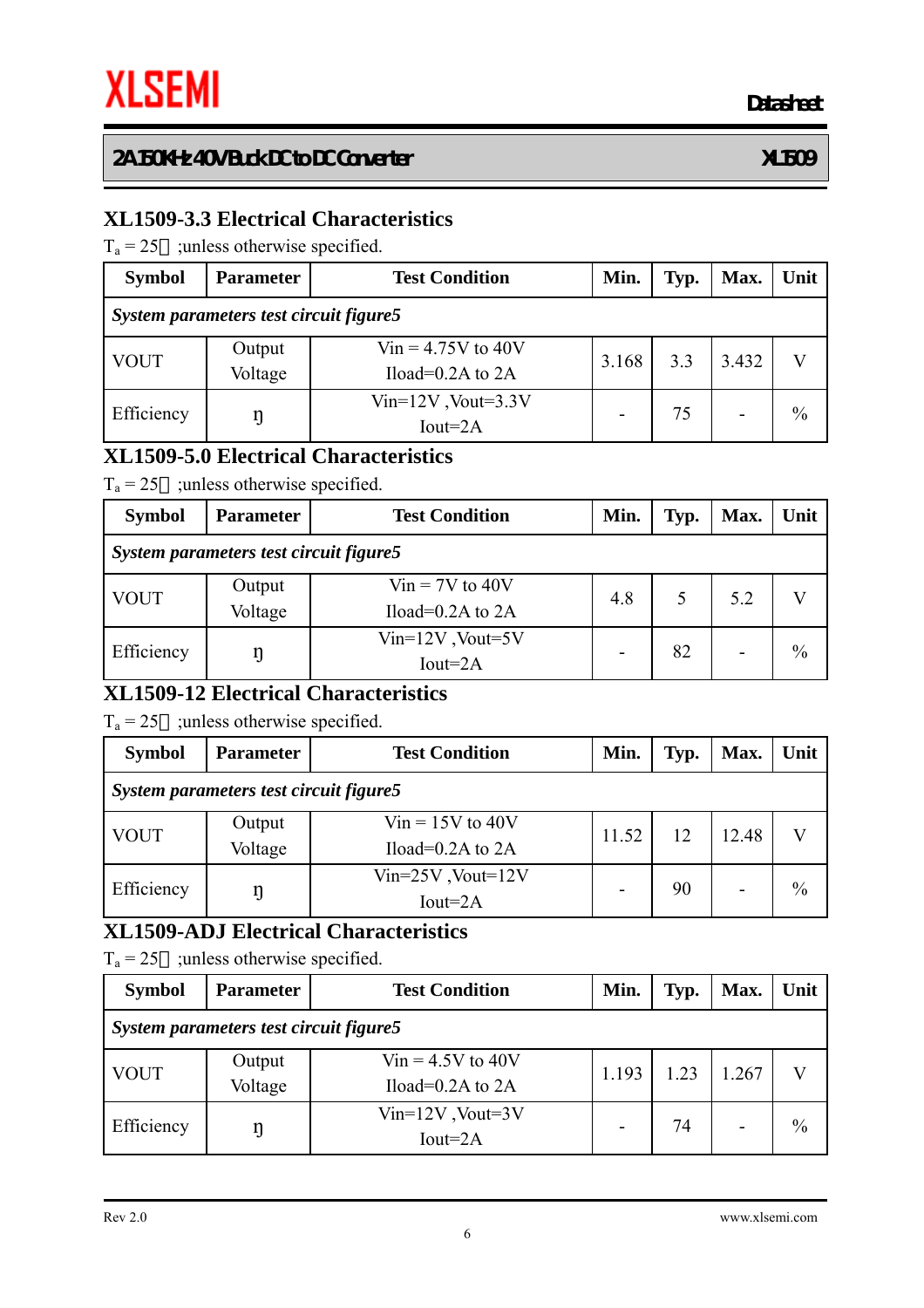# **Electrical Characteristics (DC Parameters)**

Vin = 12V for the 3.3V,5V,and Adjustable versions and Vin=24V for the 12V version, GND=0V, Vin & GND parallel connect a 220uf/50V capacitor; Iout=500mA,  $T_a = 25$ ; the others floating unless otherwise specified.

| <b>Parameters</b>                | <b>Symbol</b>     | <b>Test Condition</b>                      | Min. | Typ.           | Max. | Unit          |
|----------------------------------|-------------------|--------------------------------------------|------|----------------|------|---------------|
| Input operation voltage          | Vin               |                                            | 4.5  |                | 40   | V             |
| <b>Shutdown Supply Current</b>   | I <sub>STBY</sub> | $V_{ON/OFF} = 5V$                          |      | 80             | 200  | uA            |
| Quiescent Supply Current         | $I_q$             | $V_{ON/OFF}$ = 0V,<br>$V_{FB}$ = Vin       |      | $\overline{2}$ | 10   | mA            |
| <b>Oscillator Frequency</b>      | Fosc              |                                            | 127  | 150            | 173  | Khz           |
| <b>Switch Current Limit</b>      | $I_{L}$           | $V_{FB} = 0$                               |      | $\overline{4}$ |      | A             |
| <b>ON/OFF Pin Threshold</b>      | $\rm V_{ON/OFF}$  | High (Regulator OFF)<br>Low (Regulator ON) |      | 1.4<br>0.8     |      | V             |
| ON/OFF<br>Pin<br>Input           | $I_{H}$           | $V_{ON/OFF}$ = 2.5V (OFF)                  |      | 5              | 15   | uA            |
| Leakage Current                  | $I_{L}$           | $V_{ON/OFF}$ =0.5V (ON)                    |      | 0.2            | 5    | uA            |
| <b>Output Saturation Voltage</b> | $V_{CE}$          | $V_{FB} = 0V$<br>$I_{out} = 2A$            |      | 1.2            | 1.4  | V             |
| Max. Duty Cycle                  | $D_{MAX}$         | $V_{FB} = 0V$                              |      | 100            |      | $\frac{0}{0}$ |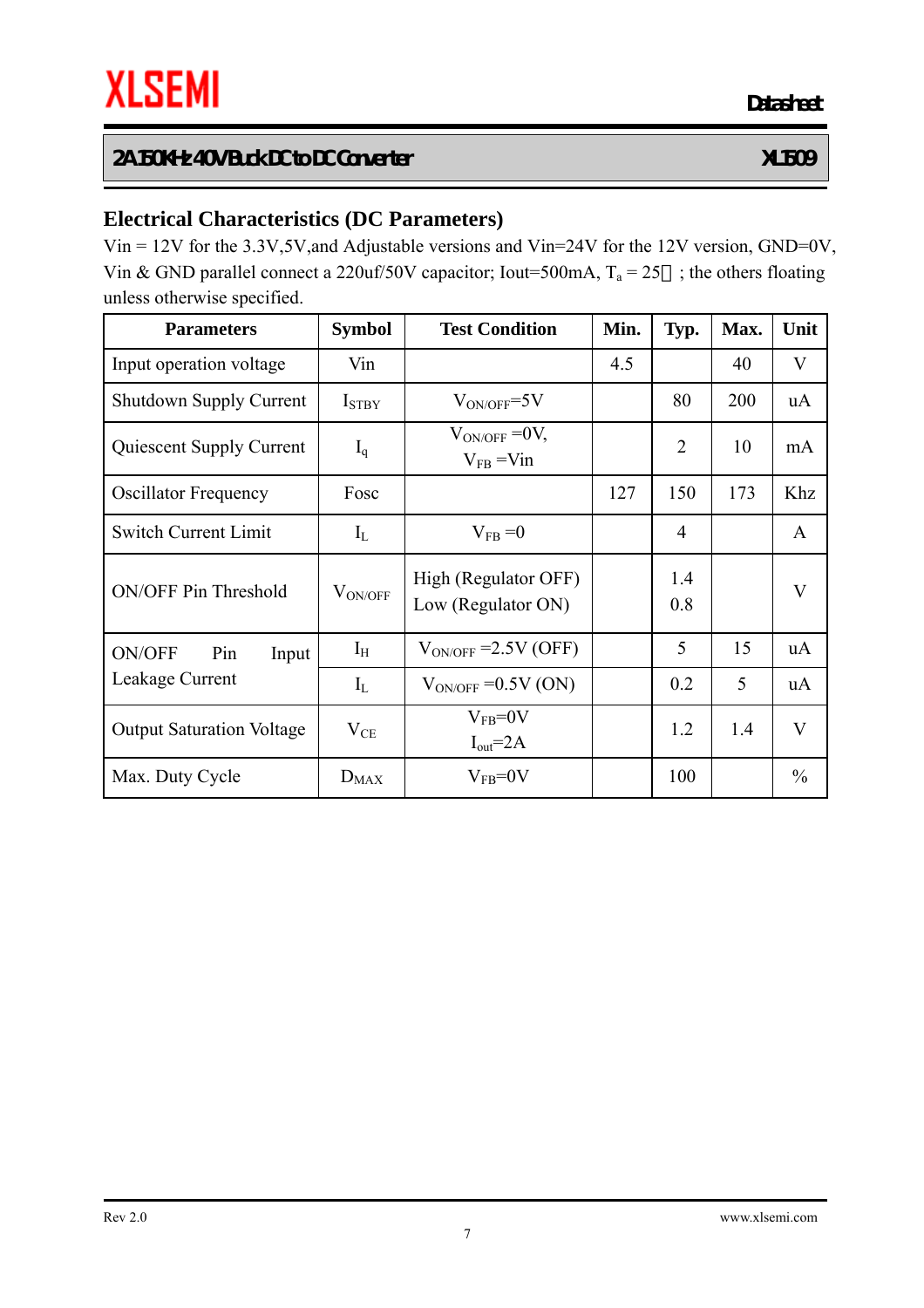# **Test Circuit and Layout guidelines**



Figure5. Standard Test Circuits and Layout Guides

Select R1 to be approximately 1K, use a 1% resistor for best stability.

C1 and CFF are optional; in order to increase stability and reduce the input power line noise, CIN and C1 must be placed near to PIN1 and PIN5~8;

For output voltages greater than approximately 10V, an additional capacitor CFF is required. The compensation capacitor is typically between 100 pf and 33 nf, and is wired in parallel with the output voltage setting resistor, R2. It provides additional stability for high output voltage, low input-output voltages, and/or very low ESR output capacitors, such as solid tantalum capacitors.

CFF=1/(31\*1000\*R2); This capacitor type can be ceramic, plastic, silver mica, etc. (Because of the unstable characteristics of ceramic capacitors made with Z5U material, they are not recommended.)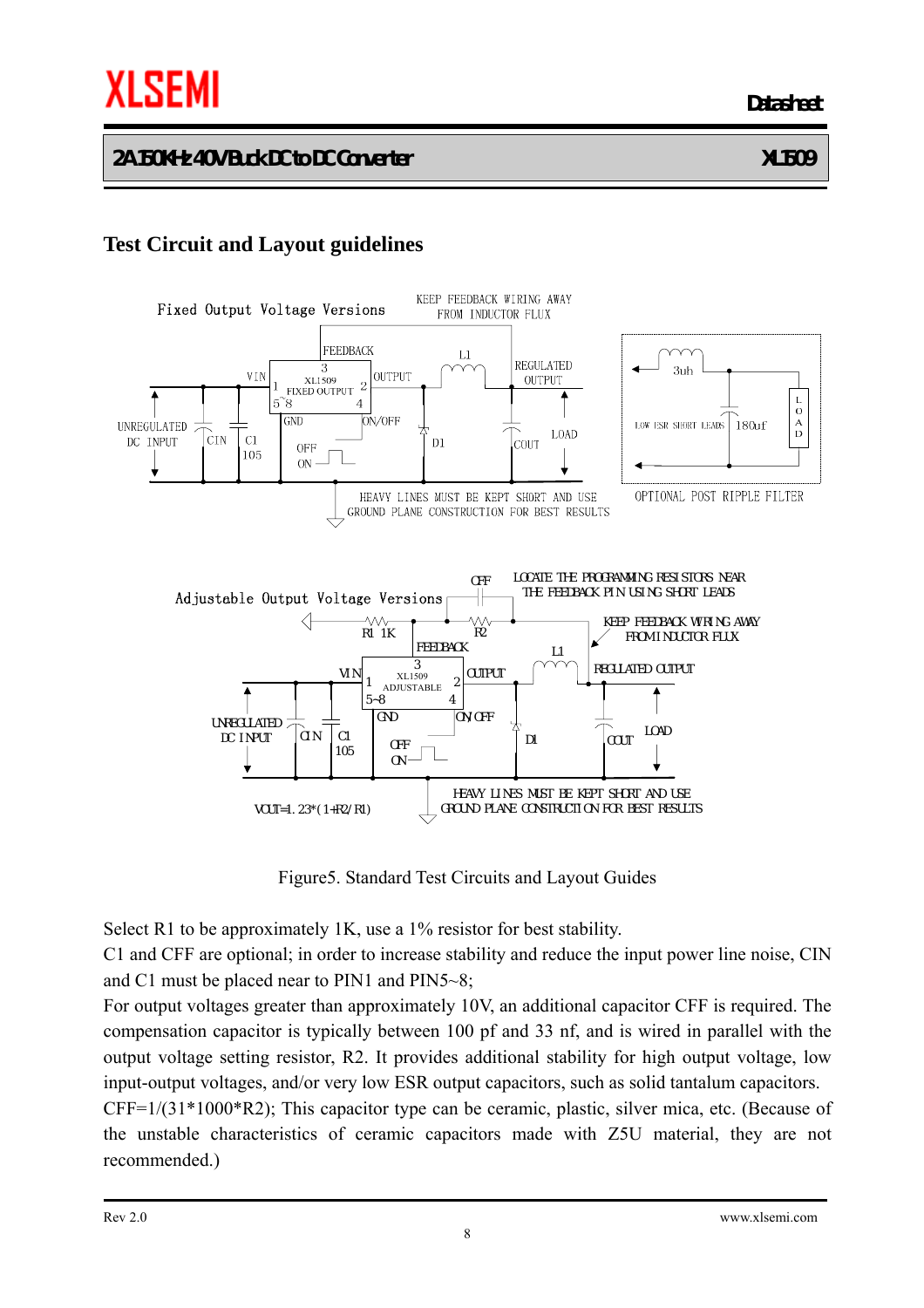# **XL1509 Series Buck Regulator Design Procedure (Fixed Output)**

| Conditions |                |               | Inductor   | Output Capacitor (COUT)   |                  |                |                        |  |
|------------|----------------|---------------|------------|---------------------------|------------------|----------------|------------------------|--|
|            |                |               | (L1)       | Through Hole Electrolytic |                  |                | Surface Mount Tantalum |  |
| Output     | Load           | Max<br>Input  | Inductance | Panasonic                 | Nichicon         | <b>AVX TPS</b> | Sprague                |  |
| Voltage    | Current        | Voltage $(V)$ | (uh)       | <b>HFQ</b> Series         | <b>PL</b> Series | Series         | 595D Series            |  |
| (V)        | (A)            |               |            | (uf/V)                    | (uf/V)           | (uf/V)         | (uf/V)                 |  |
| 3.3        | $\overline{2}$ | 6             | 22         | 470/25                    | 470/35           | 330/6.3        | 390/6.3                |  |
|            |                | 10            | 33         | 330/35                    | 330/35           | 330/6.3        | 390/6.3                |  |
|            |                | 40            | 47         | 330/35                    | 270/50           | 220/10         | 330/10                 |  |
| 5          | $\overline{2}$ | 9             | 22         | 470/25                    | 560/16           | 220/10         | 330/10                 |  |
|            |                | 20            | 68         | 180/35                    | 180/35           | 100/10         | 270/10                 |  |
|            |                | 40            | 68         | 180/35                    | 180/35           | 100/10         | 270/10                 |  |
| 12         | $\overline{2}$ | 15            | 33         | 330/25                    | 330/25           | 100/16         | 180/16                 |  |
|            |                | 20            | 68         | 180/25                    | 180/25           | 100/16         | 120/20                 |  |
|            |                | 40            | 150        | 82/25                     | 82/25            | 68/20          | 68/25                  |  |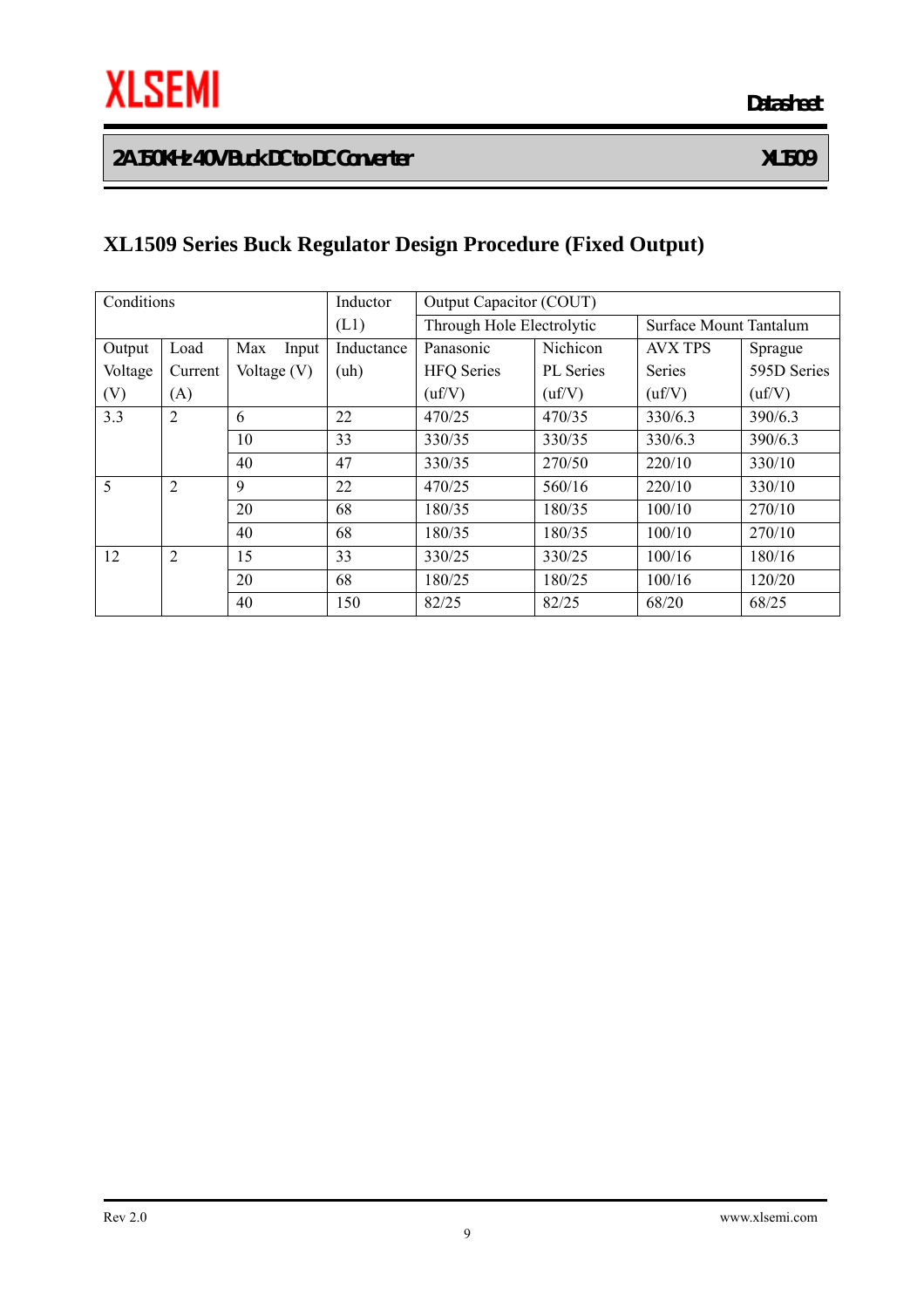# **XL1509 Series Buck Regulator Design Procedure (Adjustable Output)**

| Output         |                   | Through Hole Output Electrolytic |                   | Surface Mount Output Capacitor |             |                   |  |
|----------------|-------------------|----------------------------------|-------------------|--------------------------------|-------------|-------------------|--|
| Voltage        | Panasonic         | Nichicon                         | Feedforward       | <b>AVX TPS</b>                 | Sprague     | Feedforward       |  |
| (V)            | <b>HFQ</b> Series | PL Series                        | Capacitor         | Series                         | 595D Series | Capacitor         |  |
|                | (uf/V)            | $\text{uf/V}$                    |                   | (uf/V)                         | (uf/V)      |                   |  |
| $\overline{2}$ | 820/35            | 820/35                           | 33 <sub>nf</sub>  | 330/6.3                        | 470/4       | 33 <sub>nf</sub>  |  |
| $\overline{4}$ | 560/35            | 470/35                           | 10 <sup>nf</sup>  | 330/6.3                        | 390/6.3     | 10 <sup>nf</sup>  |  |
| 6              | 470/25            | 470/35                           | 3.3 <sub>nf</sub> | 220/10                         | 330/10      | 3.3 <sub>nf</sub> |  |
| 9              | 330/25            | 330/25                           | 1.5 <sub>nf</sub> | 100/16                         | 180/16      | 1.5 <sup>nf</sup> |  |
| 12             | 330/25            | 330/25                           | 1 <sup>n</sup>    | 100/16                         | 180/16      | lnf               |  |
| 15             | 220/25            | 220/35                           | 680pf             | 68/20                          | 120/20      | 680 <sub>pf</sub> |  |
| 24             | 220/35            | 150/35                           | 560 <sub>pf</sub> | 33/25                          | 33/25       | 220pf             |  |
| 28             | 100/50            | 100/50                           | 390 <sub>pf</sub> | 10/35                          | 15/50       | 220pf             |  |

# **Schottky Diode Selection Table**

| Current | Surface | Through | VR (The same as system maximum input voltage) |               |               |               |               |
|---------|---------|---------|-----------------------------------------------|---------------|---------------|---------------|---------------|
|         | Mount   | Hole    |                                               |               |               |               |               |
|         |         |         | 20V                                           | 30V           | 40V           | 50V           | 60V           |
| 1A      |         |         | 1N5817                                        | 1N5818        | 1N5819        |               |               |
|         |         |         |                                               |               |               |               |               |
|         |         |         | 1N5820                                        | 1N5821        | 1N5822        |               |               |
|         |         |         | <b>MBR320</b>                                 | <b>MBR330</b> | <b>MBR340</b> | <b>MBR350</b> | <b>MBR360</b> |
| 3A      |         |         | <b>SK32</b>                                   | <b>SK33</b>   | <b>SK34</b>   | <b>SK35</b>   | <b>SK36</b>   |
|         |         |         |                                               | 30WQ03        | 30WQ04        | 30WQ05        |               |
|         |         |         |                                               | 31DQ03        | 31DQ04        | 31DQ05        |               |
|         |         |         | SR302                                         | <b>SR303</b>  | <b>SR304</b>  | <b>SR305</b>  | <b>SR306</b>  |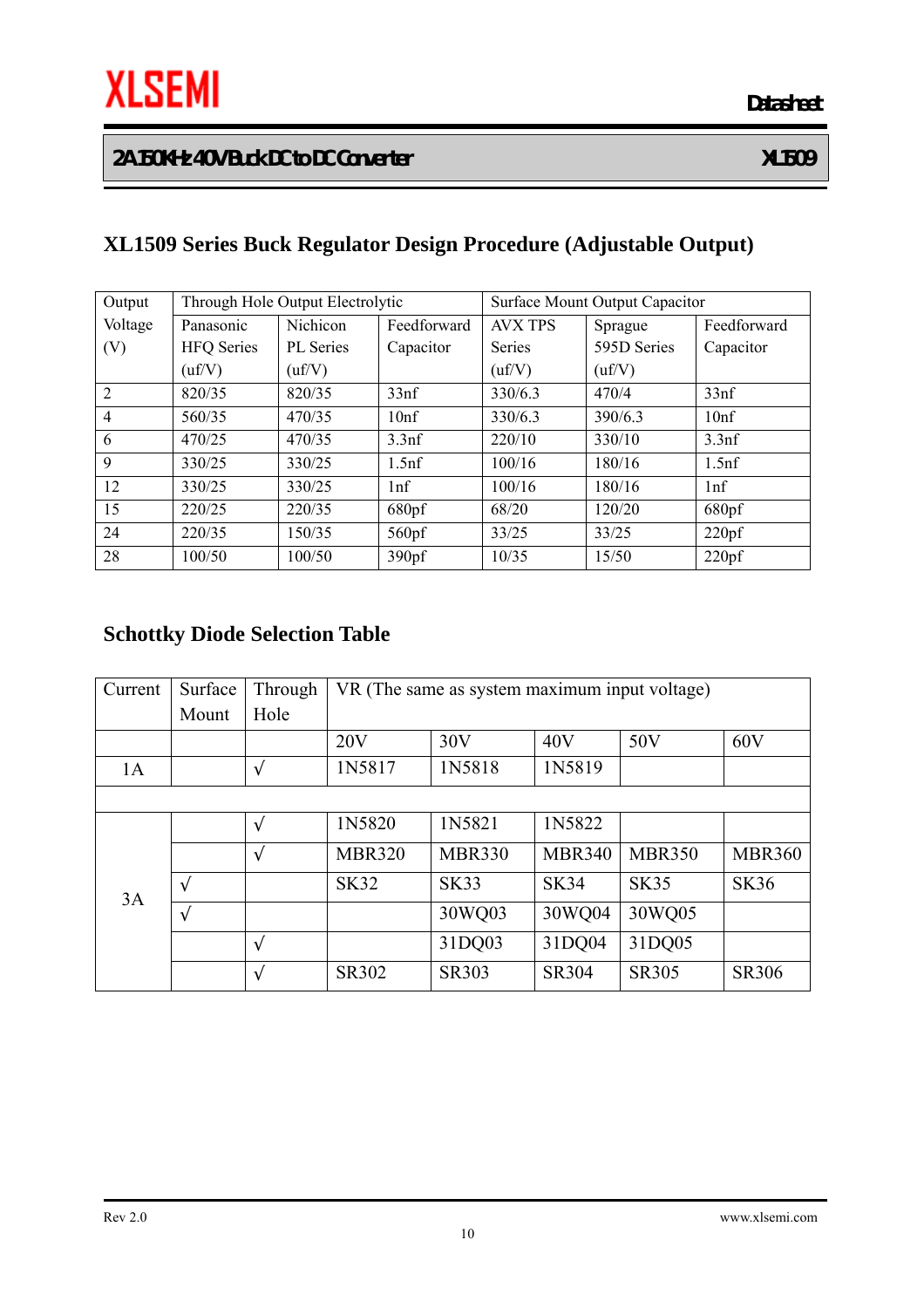# **Typical System Application for 3.3V Version**



Figure6. XL1509-3.3 System Parameters Test Circuit

# **Typical System Application for 5V Version**



Figure7. XL1509-5.0 System Parameters Test Circuit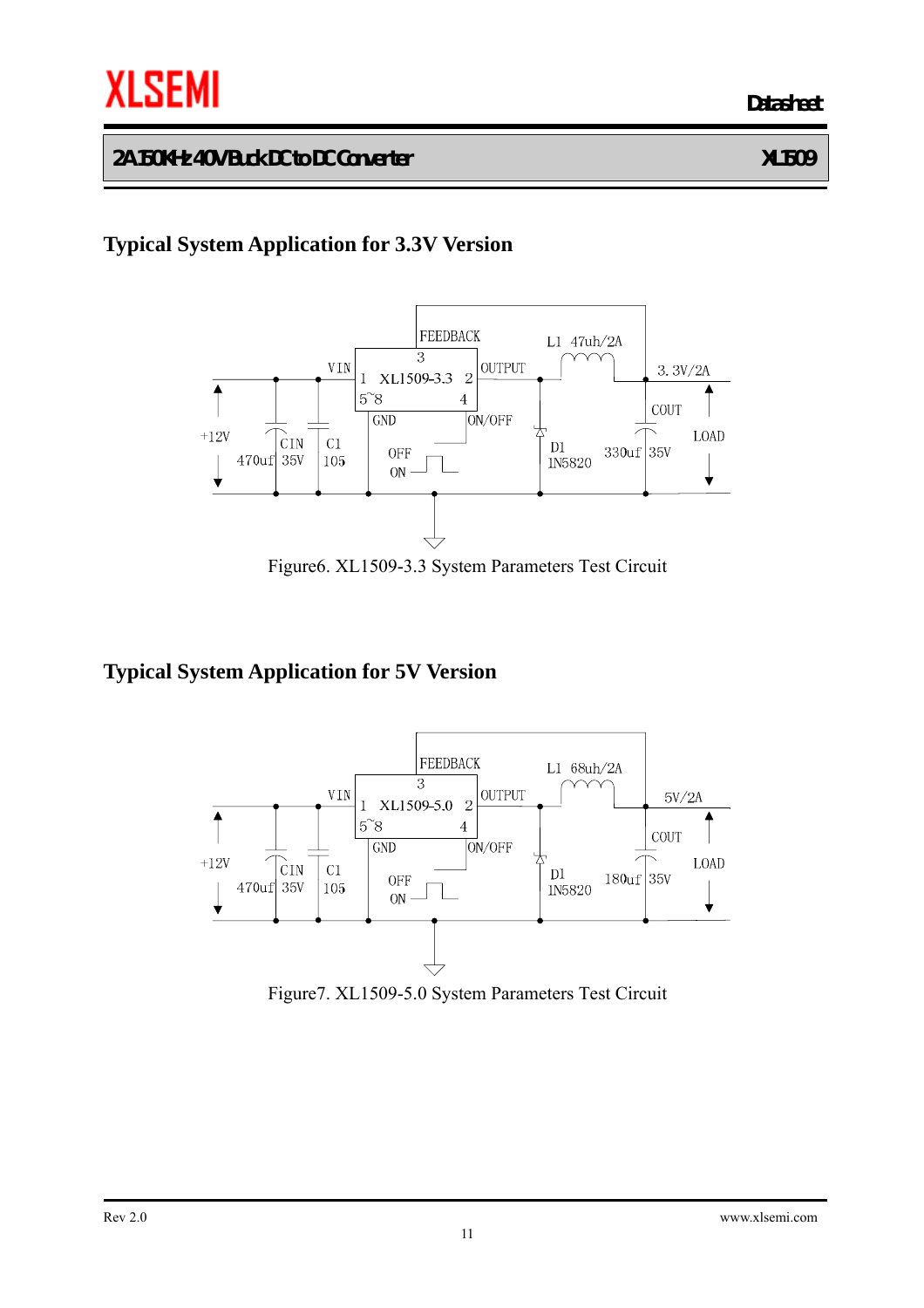# **Typical System Application for 12V Version**



Figure8. XL1509-12 System Parameters Test Circuit

# **Typical System Application for ADJ Version**



Figure9. XL1509-ADJ System Parameters Test Circuit